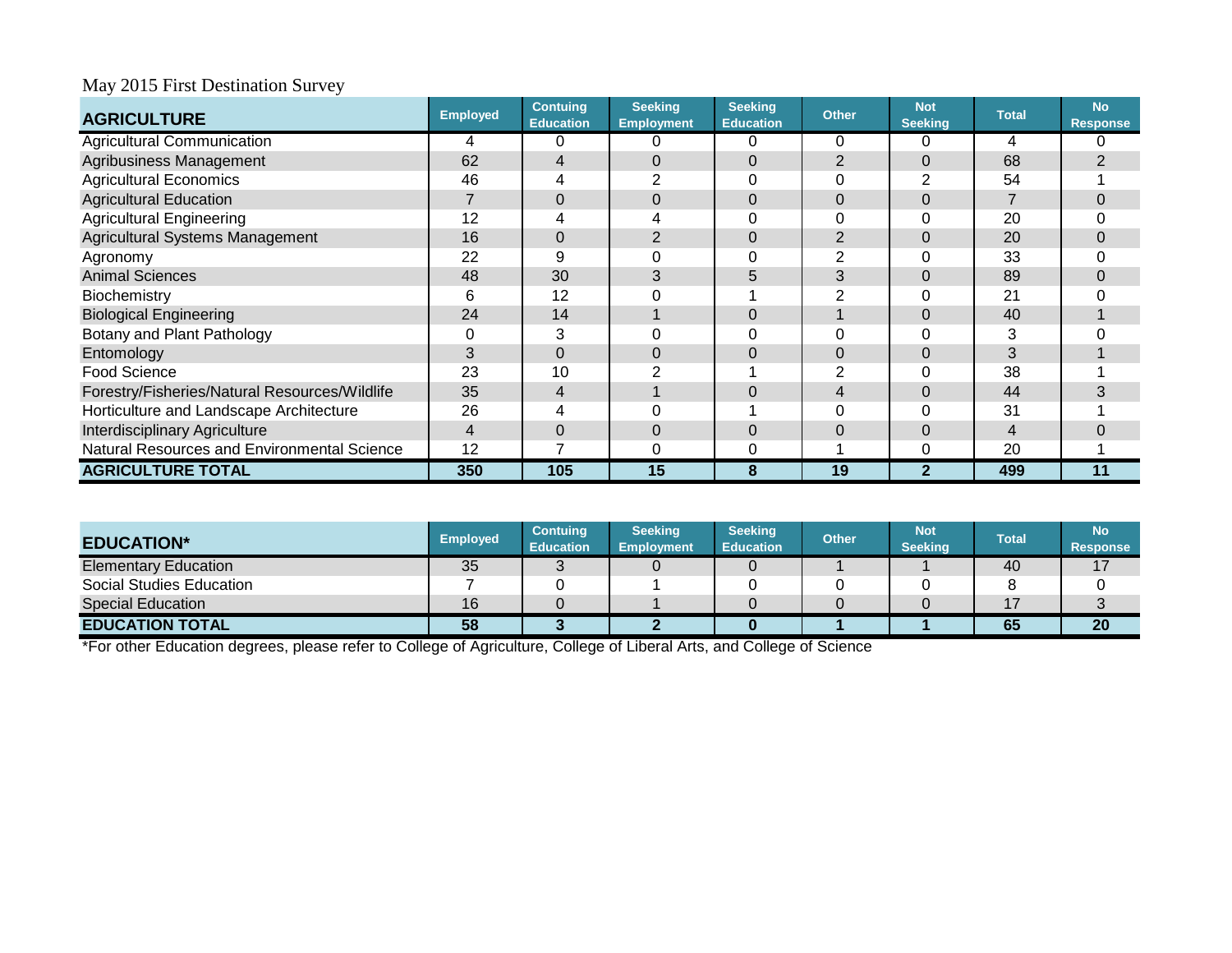| <b>ENGINEERING</b>                                  | <b>Employed</b> | <b>Contuing</b><br><b>Education</b> | <b>Seeking</b><br><b>Employment</b> | <b>Seeking</b><br><b>Education</b> | <b>Other</b>    | <b>Not</b><br><b>Seeking</b> | <b>Total</b>   | <b>No</b><br><b>Response</b> |
|-----------------------------------------------------|-----------------|-------------------------------------|-------------------------------------|------------------------------------|-----------------|------------------------------|----------------|------------------------------|
| <b>Aeronautical &amp; Astronautical Engineering</b> | 69              | $\overline{32}$                     | $\overline{2}$                      |                                    | 1               | 0                            | 105            | 18                           |
| <b>Biomedical Engineering</b>                       | 27              | 14                                  | $\mathbf{1}$                        | $\overline{2}$                     | $\overline{1}$  | $\overline{0}$               | 45             | 5                            |
| <b>Chemical Engineering</b>                         | 81              | 22                                  | 6                                   | 3                                  | 6               | 0                            | 118            | 15                           |
| <b>Civil Engineering</b>                            | 38              | 16                                  | $\overline{2}$                      | $\overline{0}$                     | $\mathbf 0$     | $\overline{0}$               | 56             | 18                           |
| <b>Computer Engineering</b>                         | 43              | 15                                  | $\overline{2}$                      | $\mathbf 0$                        | $\Omega$        | 1                            | 61             | $\overline{7}$               |
| <b>Construction Engineering</b>                     | 9               | 1                                   | $\mathbf 0$                         | $\mathbf 0$                        | $\mathbf 0$     | $\overline{0}$               | 10             | $\overline{2}$               |
| <b>Electrical Engineering</b>                       | 61              | 41                                  | $\overline{4}$                      | 3                                  | 1               | $\overline{\phantom{a}}$     | 111            | 27                           |
| Environmental & Ecological Engineering              | 14              | 5                                   | $\mathbf 0$                         | $\mathbf{1}$                       | $\mathbf{1}$    | $\mathbf 0$                  | 21             | $\overline{2}$               |
| <b>Industrial Engineering</b>                       | 82              | 9                                   | $\overline{2}$                      | $\Omega$                           | $\overline{4}$  | $\overline{0}$               | 97             | 24                           |
| Materials Science and Engineering                   | 26              | 16                                  | $\overline{4}$                      | $\mathbf 0$                        | $\mathbf{1}$    | $\overline{1}$               | 48             | 8                            |
| <b>Mechanical Engineering</b>                       | 198             | 50                                  | 6                                   | $\Omega$                           | $\overline{2}$  | $\mathbf 0$                  | 256            | 29                           |
| <b>Multidisciplinary Engineering</b>                | 11              | 1                                   | $\overline{1}$                      | $\mathbf 0$                        | $\overline{2}$  | $\overline{0}$               | 15             | $\overline{\mathbf{4}}$      |
| <b>Nuclear Engineering</b>                          | 8               | $\overline{7}$                      | 0                                   | $\mathbf 0$                        | $\Omega$        | $\Omega$                     | 15             | 1                            |
| <b>ENGINEERING TOTAL</b>                            | 667             | 229                                 | $\overline{30}$                     | $\overline{10}$                    | 19              | 3                            | 958            | 160                          |
| <b>HEALTH &amp; HUMAN SCIENCES</b>                  | Employed        | <b>Contuing</b><br><b>Education</b> | <b>Seeking</b><br><b>Employment</b> | <b>Seeking</b><br><b>Education</b> | <b>Other</b>    | <b>Not</b><br><b>Seeking</b> | <b>Total</b>   | <b>No</b><br><b>Response</b> |
| Apparel Design and Technology                       | 11              | $\Omega$                            | 3                                   | $\Omega$                           | $\mathbf 0$     | $\Omega$                     | 14             | 2                            |
| Developmental & Family Science                      | $\mathbf 1$     | $\Omega$                            | 0                                   | $\mathbf 0$                        | 0               | $\Omega$                     | 1              | 0                            |
| <b>Dietetics</b>                                    | 17              | 14                                  | 3                                   | $\overline{2}$                     | $\overline{7}$  | $\overline{0}$               | 43             | 6                            |
| Early Childhood Edu and Exceptional Needs           | 5               | $\Omega$                            | $\Omega$                            | $\Omega$                           | $\overline{0}$  | $\Omega$                     | 5              | 1                            |
| <b>Environmental Health Science</b>                 | 5               | 6                                   | $\overline{1}$                      | $\mathbf 0$                        | $\overline{1}$  | $\Omega$                     | 13             | $\mathbf 0$                  |
| Family & Consumer Science Education                 | $\overline{3}$  | 0                                   | 0                                   | $\mathbf 0$                        | 1               | $\mathbf 0$                  | 4              | 1                            |
| <b>Financial Counseling and Planning</b>            | 11              | $\overline{4}$                      | $\overline{1}$                      | $\mathbf 0$                        | $\mathbf 0$     | $\overline{2}$               | 18             | 3                            |
| <b>Foods &amp; Nutrition in Business</b>            | $\overline{2}$  | 1                                   | 0                                   | $\Omega$                           | 0               | $\mathbf 0$                  | 3              | $\overline{0}$               |
| <b>Health and Kinesiology</b>                       | 30              | 60                                  | 5                                   | 9                                  | $\overline{4}$  | $\mathbf 0$                  | 108            | 15                           |
| <b>Health/Physical Education</b>                    | $\overline{7}$  | $\mathbf 0$                         | 1                                   | $\mathbf 0$                        | 0               | $\mathbf 0$                  | 8              | $\overline{2}$               |
| <b>Health Science PreProfessional</b>               | 10              | 26                                  | $\overline{0}$                      | $\overline{7}$                     | $\overline{0}$  | $\Omega$                     | 43             | 9                            |
| Hospitality and Tourism Management                  | 64              | 6                                   | 6                                   | $\overline{2}$                     | $\overline{2}$  | $\overline{2}$               | 82             | 21                           |
| <b>Human Services</b>                               | 18              | 5                                   | 3                                   | $\mathbf 0$                        | $\mathsf 0$     | $\overline{1}$               | 27             | 5                            |
| Nursing                                             | 71              | 3                                   | $\mathbf{1}$                        | $\mathbf 0$                        | 0               | $\mathbf 0$                  | 75             | $\overline{7}$               |
| <b>Nutrition Science</b>                            | $\overline{2}$  | $\overline{2}$                      | $\mathbf 0$                         | $\mathbf 0$                        | $\overline{0}$  | $\overline{0}$               | $\overline{4}$ | $\overline{0}$               |
| Nutrition, Fitness & Health                         | $\overline{2}$  | 11                                  | $\overline{0}$                      | $\Omega$                           | $\overline{2}$  | $\overline{0}$               | 15             | 6                            |
| Psychology                                          | 32              | 30                                  | $\overline{7}$                      | 5                                  | 5               | $\overline{1}$               | 80             | 12                           |
| Radiological Health Science                         | $\mathbf 0$     | $\overline{2}$                      | $\mathbf 0$                         | $\mathbf 0$                        | $\overline{0}$  | $\overline{0}$               | $\overline{2}$ | 0                            |
| Retail Management                                   | 24              | $\overline{2}$                      | $\overline{2}$                      | $\overline{0}$                     | $\overline{7}$  | $\Omega$                     | 35             | 10                           |
| Selling and Sales Management                        | 62              | 2                                   | $\overline{2}$                      | 1                                  | 1               | $\Omega$                     | 68             | 5                            |
| Speech, Language and Hearing Sciences               | 13              | 36                                  | $\overline{2}$                      | $\overline{7}$                     | $\overline{2}$  | $\overline{\phantom{a}}$     | 61             | 10                           |
| <b>HEALTH &amp; HUMAN SCIENCES TOTAL</b>            | 390             | $\overline{210}$                    | $\overline{37}$                     | 33                                 | $\overline{32}$ | $\overline{7}$               | 709            | 115                          |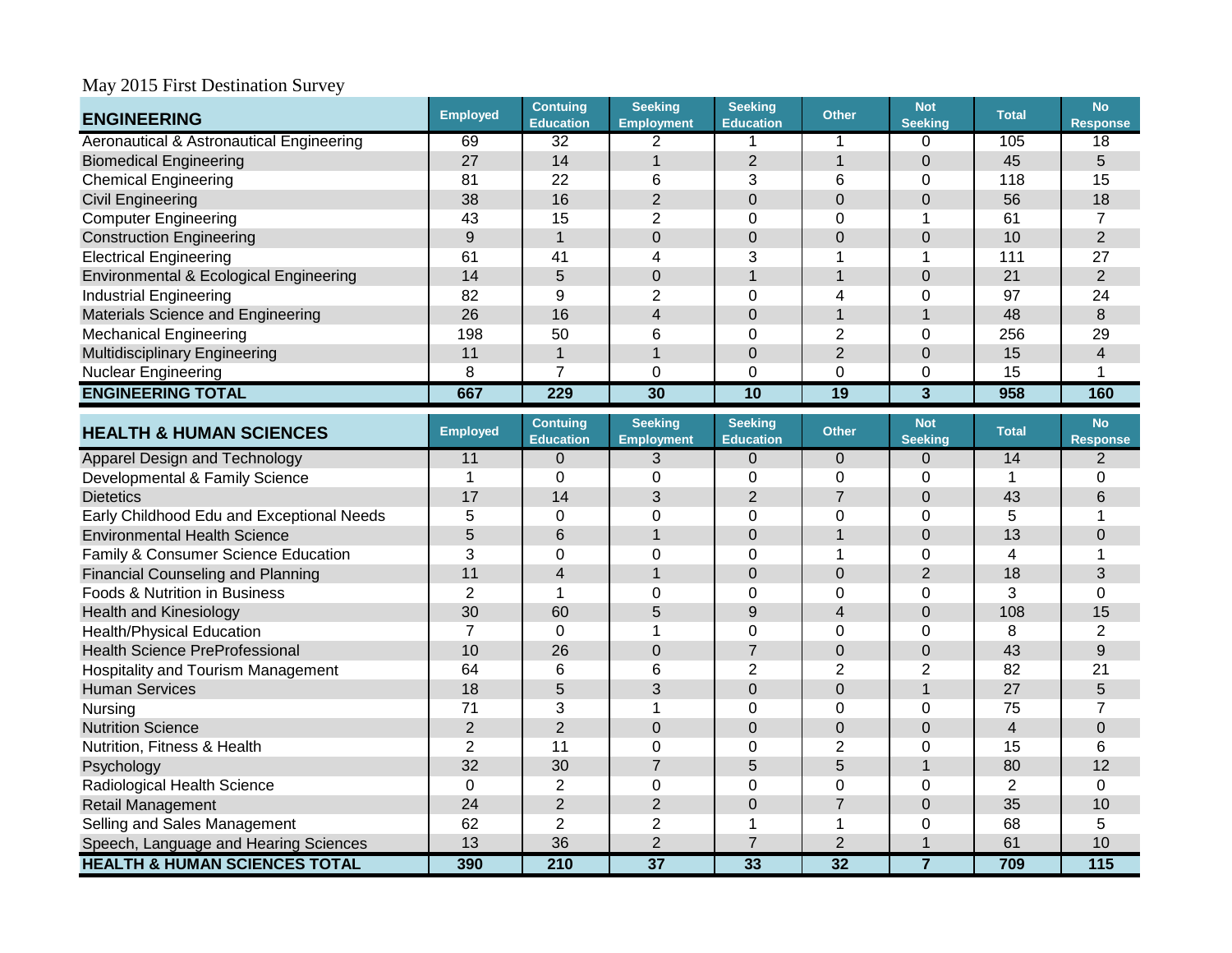| <b>LIBERAL ARTS</b>                   | <b>Employed</b> | <b>Contuing</b><br><b>Education</b> | <b>Seeking</b><br><b>Employment</b> | <b>Seeking</b><br><b>Education</b> | <b>Other</b>    | <b>Not</b><br><b>Seeking</b> | <b>Total</b>   | <b>No</b><br><b>Response</b> |
|---------------------------------------|-----------------|-------------------------------------|-------------------------------------|------------------------------------|-----------------|------------------------------|----------------|------------------------------|
| Anthropology                          | 5               |                                     | 2                                   | $\Omega$                           | $\overline{2}$  | 0                            | 10             |                              |
| Art History/Fine Arts/Photography     | 8               | 0                                   | 3                                   | $\mathbf 0$                        | $\Omega$        | $\Omega$                     | 11             | $\overline{4}$               |
| Communication                         | 72              | 11                                  | 8                                   |                                    | 10              |                              | 103            | 23                           |
| Economics                             | $\overline{7}$  | 3                                   | $\mathbf 0$                         | 0                                  |                 | $\Omega$                     | 11             |                              |
| English                               |                 | 6                                   |                                     |                                    | 2               | 0                            | 23             | 6                            |
| <b>English Education</b>              | 5               | $\overline{2}$                      | $\mathbf 0$                         |                                    | $\overline{0}$  | $\mathbf 0$                  | 8              | 4                            |
| Film and Video Studies                | 3               |                                     | 0                                   |                                    | 2               | 0                            | 5              |                              |
| Foreign Languages Education           | $\mathbf 0$     | 0                                   | 0                                   | 0                                  | 0               | $\mathbf 0$                  | $\overline{0}$ | 0                            |
| Foreign Languages and Literatures     | 6               |                                     | 0                                   |                                    | Ω               | $\Omega$                     | 11             | 3                            |
| <b>History</b>                        | 9               |                                     | $\overline{2}$                      | 0                                  | 2               |                              | 21             | 4                            |
| <b>Industrial Design</b>              | 9               | 0                                   | $\overline{2}$                      | 0                                  |                 |                              | 13             | $\overline{2}$               |
| <b>Interdisciplinary Studies</b>      | 6               | 2                                   | 3                                   |                                    | 2               | $\Omega$                     | 14             | $\overline{2}$               |
| <b>Interior Design</b>                | 14              | 0                                   | $\overline{2}$                      | 0                                  | Ω               | 0                            | 16             | $\overline{2}$               |
| Philosophy                            | 0               | $\overline{2}$                      | $\mathbf 0$                         | 0                                  | 0               | $\overline{0}$               | $\overline{2}$ | 3                            |
| <b>Political Science</b>              | 16              | 14                                  | 0                                   | 0                                  | 2               | 0                            | 32             |                              |
| <b>Professional Writing</b>           | $\overline{7}$  | $\mathbf{0}$                        | 3                                   | 0                                  | 0               | $\overline{0}$               | 10             | $\overline{2}$               |
| Sociology                             | 46              | 15                                  |                                     |                                    |                 | 0                            | 70             | 25                           |
| Sound for the Performing Arts         | 2               | $\mathbf{0}$                        | 0                                   | 0                                  | $\Omega$        | $\Omega$                     | $\overline{2}$ | $\mathbf 0$                  |
| Studio Arts & Technology              |                 | 0                                   | 0                                   | 0                                  | Ω               | 0                            |                | 0                            |
| Theatre/Theatre Design and Technology |                 | 0                                   | 3                                   | 0                                  | 0               | $\overline{0}$               | 4              | 2                            |
| <b>Visual Arts Education</b>          | 2               | 0                                   | 0                                   | 0                                  | 0               | 0                            | 2              |                              |
| <b>Visual Communications Design</b>   | 18              | $\overline{0}$                      | 3                                   |                                    | 2               | 0                            | 24             | 5                            |
| <b>LIBERAL ARTS TOTAL</b>             | 244             | 67                                  | 42                                  | 10                                 | $\overline{27}$ | 3                            | 393            | 103                          |

| <b>MANAGEMENT</b>                         | <b>Employed</b> | <b>Contuing</b><br><b>Education</b> | <b>Seeking</b><br><b>Employment</b> | <b>Seeking</b><br><b>Education</b> | <b>Other</b> | <b>Not</b><br><b>Seeking</b> | <b>Total</b> | <b>No</b><br><b>Response</b> |
|-------------------------------------------|-----------------|-------------------------------------|-------------------------------------|------------------------------------|--------------|------------------------------|--------------|------------------------------|
| Accounting                                | 83              | 26                                  | 6                                   |                                    |              |                              | 120          | 23                           |
| Economics                                 | 33              | 15                                  |                                     |                                    |              |                              | 56           | 18                           |
| Finance                                   | 6               |                                     |                                     |                                    |              |                              | 11           |                              |
| Industrial Management                     | 18              |                                     |                                     |                                    |              |                              | 27           |                              |
| Management                                | 102             | 18                                  |                                     |                                    | ົ            |                              | 132          | 39                           |
| Marketing                                 |                 |                                     |                                     |                                    |              |                              |              |                              |
| <b>Operations &amp; Supply Chain Mgmt</b> |                 |                                     |                                     |                                    |              |                              |              |                              |
| <b>Strategy &amp; Organization Mgmt</b>   |                 |                                     |                                     |                                    |              |                              |              |                              |
| Supply Chain Info & Analytics             |                 |                                     |                                     |                                    |              |                              | c            |                              |
| <b>MANAGEMENT TOTAL</b>                   | 246             | 66                                  | 21                                  | 5                                  | 11           |                              | 352          | 89                           |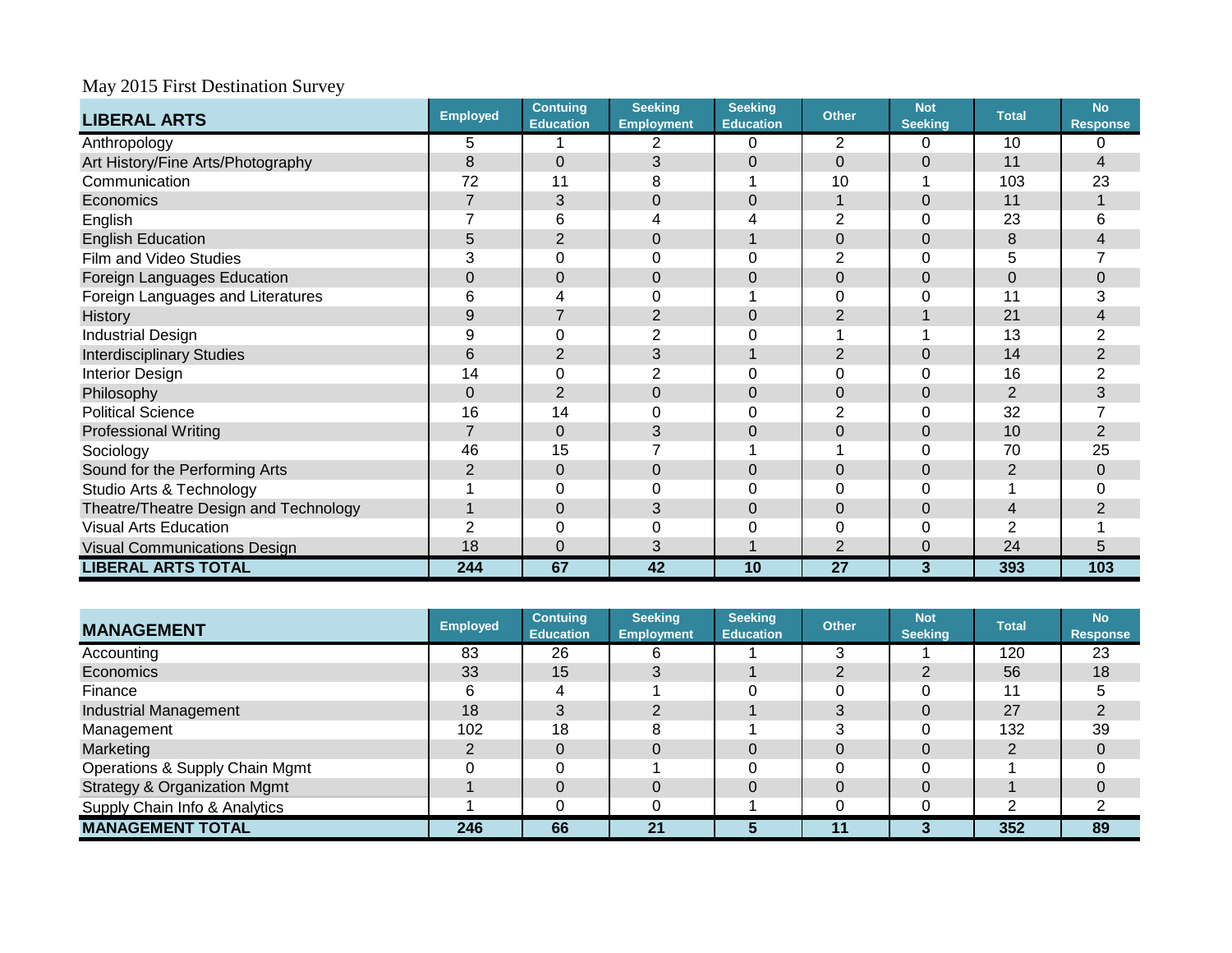| <b>PHARMACY</b>              | <b>Employed</b> | <b>Contuing</b><br><b>Education</b> | <b>Seeking</b><br><b>Employment</b> | <b>Seeking</b><br><b>Education</b> | <b>Other</b> | <b>Not</b><br>Seeking | <b>Total</b> | <b>No</b><br><b>Response</b> |
|------------------------------|-----------------|-------------------------------------|-------------------------------------|------------------------------------|--------------|-----------------------|--------------|------------------------------|
| Pharmaceutical<br>l Sciences |                 |                                     |                                     |                                    |              |                       | ົ<br>دے      |                              |
| <b>TOTAL</b>                 |                 |                                     |                                     |                                    |              |                       | $\sim$<br>ΖJ |                              |

| <b>SCIENCE</b>                   | <b>Employed</b> | <b>Contuing</b><br><b>Education</b> | <b>Seeking</b><br><b>Employment</b> | <b>Seeking</b><br><b>Education</b> | <b>Other</b>   | <b>Not</b><br><b>Seeking</b> | <b>Total</b> | <b>No</b><br><b>Response</b> |
|----------------------------------|-----------------|-------------------------------------|-------------------------------------|------------------------------------|----------------|------------------------------|--------------|------------------------------|
| <b>Actuarial Science</b>         | 31              | 10 <sup>°</sup>                     | 3                                   | 4                                  |                | $\overline{0}$               | 49           | 15                           |
| <b>Biochemistry</b>              | 10              | 12                                  |                                     |                                    |                |                              | 25           |                              |
| <b>Biological Sciences</b>       | 29              | 29                                  | 6                                   |                                    | 5              | 0                            | 76           | 19                           |
| <b>Biology Education</b>         |                 |                                     |                                     |                                    |                |                              |              | 0                            |
| Chemistry                        | 13              | 10                                  | 4                                   |                                    | $\Omega$       | $\Omega$                     | 28           | 6                            |
| <b>Chemistry Education</b>       |                 | 0                                   |                                     |                                    | $\Omega$       |                              |              |                              |
| <b>Computer Science</b>          | 73              | 18                                  | 4                                   |                                    | $\Omega$       |                              | 95           | 12                           |
| Earth and Atmospheric Sciences   | 4               | 4                                   | 2                                   |                                    | $\Omega$       |                              | 11           |                              |
| Earth Space Science Education    |                 | 0                                   |                                     |                                    | $\Omega$       |                              |              | 0                            |
| <b>Interdisciplinary Science</b> | 2               |                                     | $\Omega$                            | $\Omega$                           |                | $\Omega$                     | 4            | $\overline{2}$               |
| <b>Mathematics</b>               | 11              | 16                                  | 4                                   |                                    | 3              |                              | 36           | 3                            |
| <b>Mathematics Education</b>     | 6               | 0                                   | $\Omega$                            | 0                                  | $\Omega$       |                              |              | 0                            |
| Neurobiology & Physiology        | 5               | 21                                  |                                     | 3                                  | $\Omega$       |                              | 29           | 2                            |
| Physics                          | 6               | 15                                  | $\Omega$                            | 2                                  | $\overline{2}$ |                              | 26           | 6                            |
| <b>Physics Education</b>         |                 | 0                                   |                                     | 0                                  | $\Omega$       |                              |              | 0                            |
| <b>Statistics</b>                | 4               | 5                                   | 2                                   |                                    | $\Omega$       |                              | 13           | 6                            |
| <b>SCIENCE TOTAL</b>             | 196             | 141                                 | 26                                  | 22                                 | 13             | 3                            | 401          | 83                           |